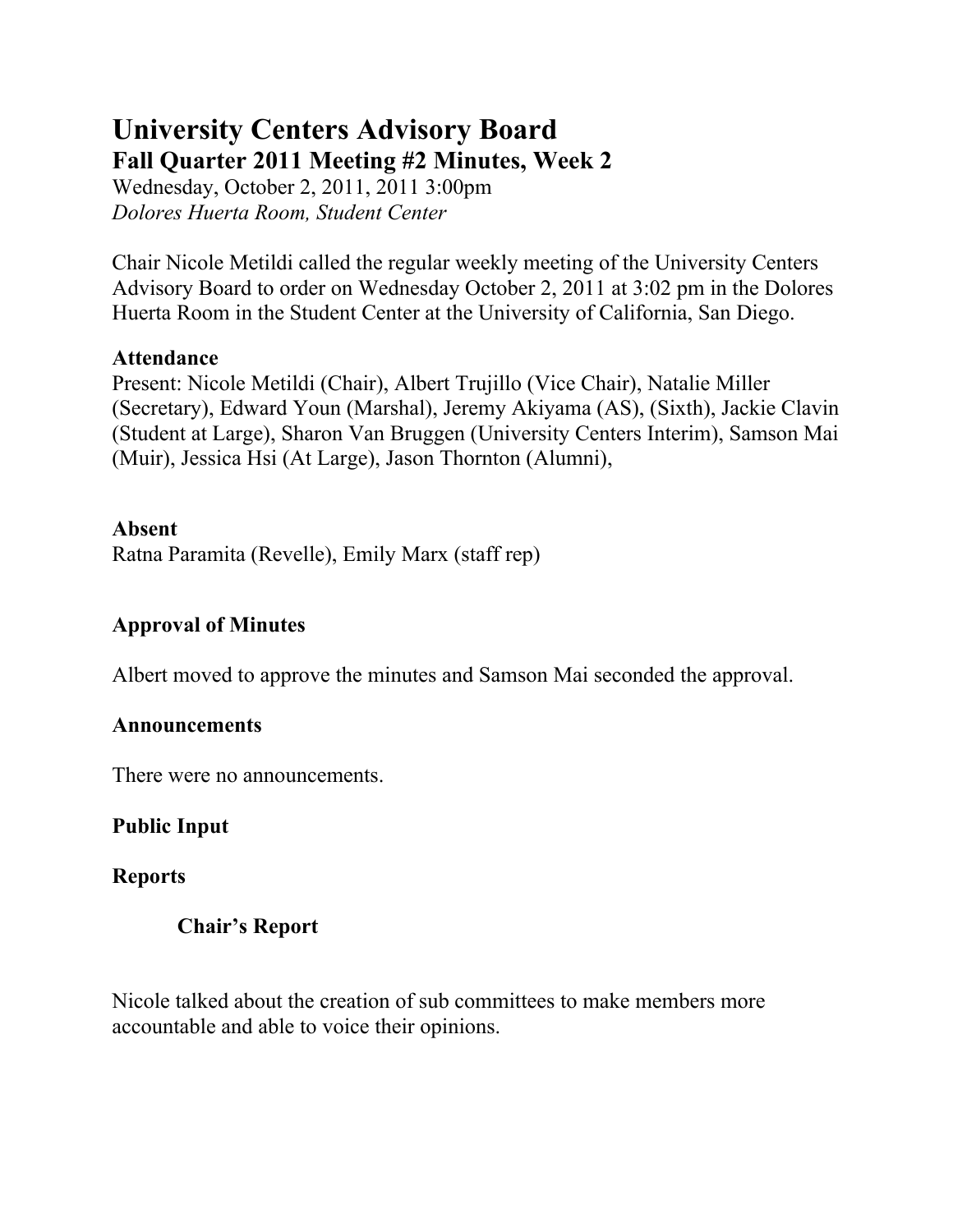Possibilities of committees include Strategic Planning, Budget, Space allocation, Retail- Authentic Mexican, Space agreement with Student Cooperatives and Signage.

Nicole brings up the Tech Fee Subsidy Criteria, and the possible need to adjust it.

Nicole had a meeting with the AS president, Gary Radcliff, the GSA president and Sharon Van Bruggen about the Co-operatives. The main point of discussion was the reviewing of the Co-ops as stated in the MSA (Master Space Agreement). Jeremy will go back to AS and discuss the options with them.

Sharon states that the GSA president is confident with UCAB's ability as a student majority to come to an informed decision.

Nicole states that UCAB does have a few financial statements to review.

At this point in time, Sharon states that the co-opts show interest in this review and meeting to discuss the MSA.

Nicole discusses a retreat with the possible dates including October 29, November 5, and November 12.

Nicole asks representatives to go back to their respective councils to get opinions on Mexican Restaurants.

# **Vice Chair Report**

Albert discusses the Space Allocation Agreement and the need to revise it to be clearer. He would like to get an earlier start this quarter so that there would be more time to discuss.

Samson asks if there are certain criteria for appeals. Albert explains that there are criteria; they just are unclear and vague.

Albert asks representatives to go back to their councils to get opinions on space 1311 (next to Rubio's), the old Post Office Retail, and Space 1605.

# **University Centers Interim Director (**Sharon Van Bruggen)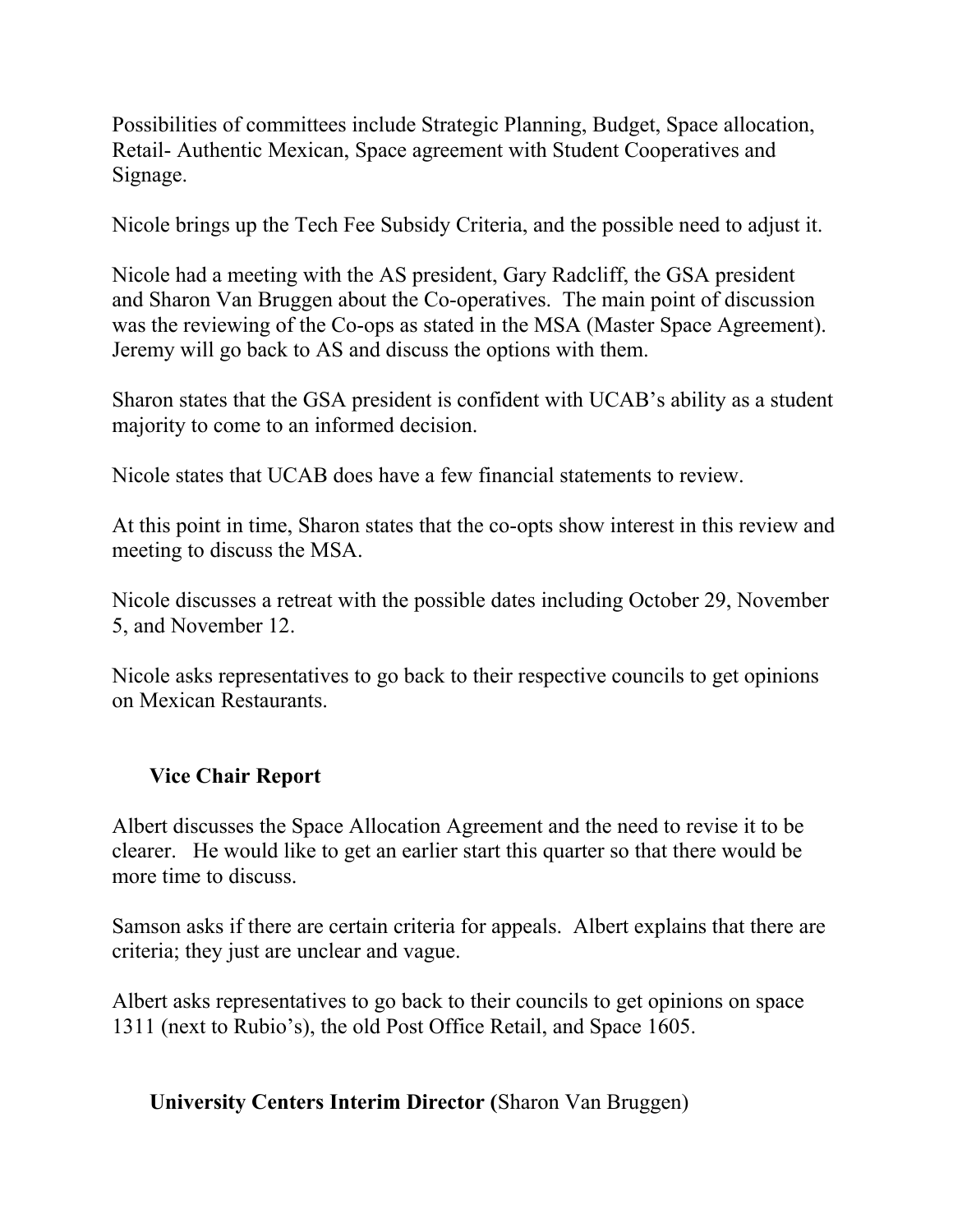Sharon would like to do an orientation with the new members so they are more familiar with University Centers.

Sharon states that she will send out a survey to members this week.

Secret Shopping is moved to next week.

The past director of the Crafts Center recently retired and UCAB needs to review prospective directors.

#### **Member Reports**

No reports

#### **New Business**

Rubio's Lease expires on January 31, 2011.

Jessica asks to table the vote for Rubio's until next week so that representatives can talk with council.

Sharon discusses the hair salon. There are two prospective hair salons: Salon de Claude, Mauricio Medrano. Sharon feels that the Salon de Claude is a better fit for Price Center.

Samson moves to approve Salon de Claude and Jason seconds.

#### **Tech Fee Waivers**

None to approve.

# **Open Forum**

Nicole announces that it is raining outside.

#### **Roll call**

All still present.